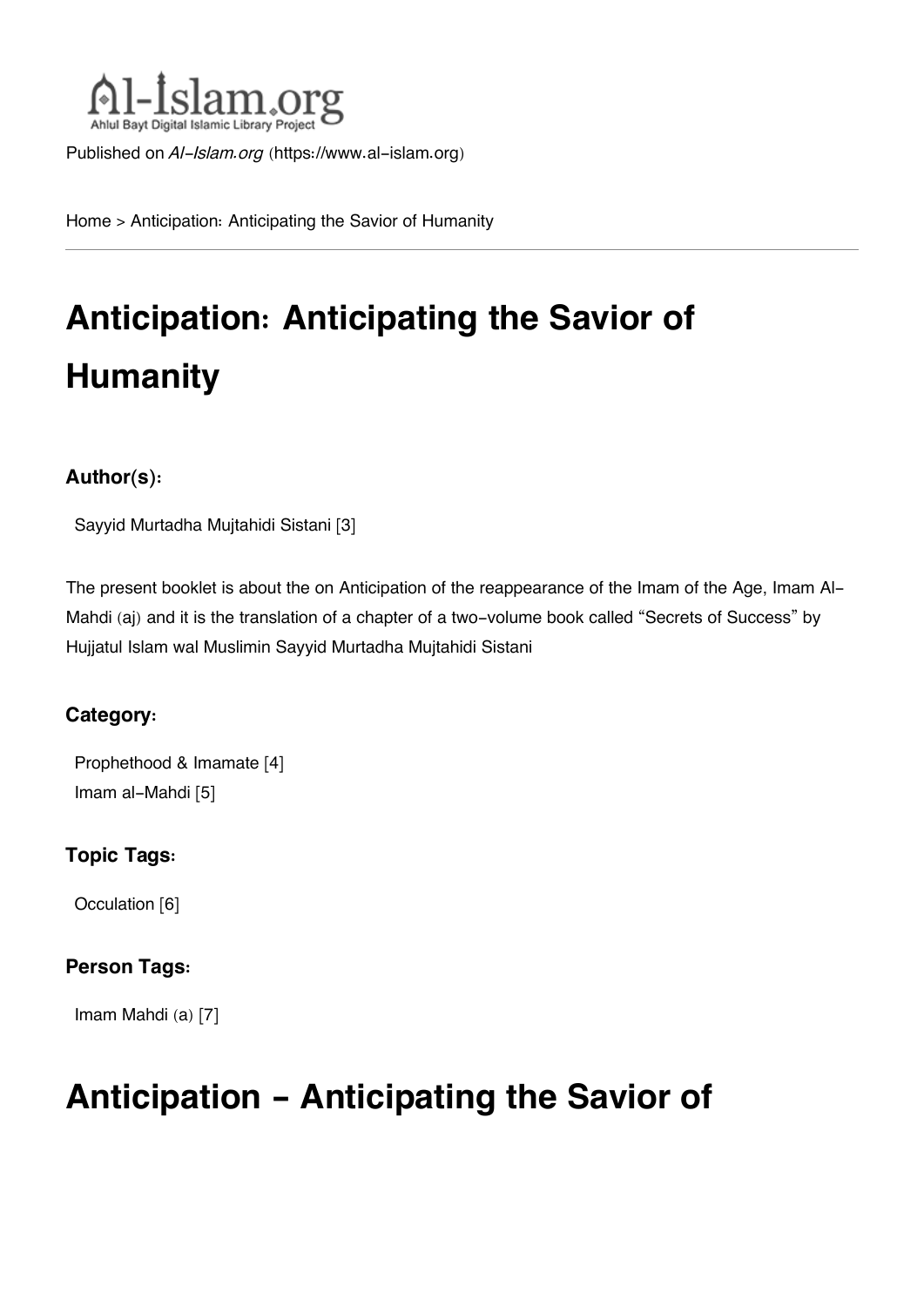## **Humanity**

**Written by: Sayyid Murtadha Mujtahidi Sistani Translated by: Naimah Iman**

## **[Introduction](#page--1-0)**

All Praise is due to Allah and May He send down His choicest blessings on Muhammad and his Holy Progeny.

The present book is a translation of a chapter by the name of Anticipation from the valuable two-volume book called Secrets of Success by Hujjatul Islam wal Muslimin Sayyid Murtadha Mujtahidi Sistani (May Allah Protect him).

The author of the book in addition to the mentioned book has authored many other valuable books in the service of Islam and the Ahlul Bayt (as) which have, thus, guided many of those on the path to Truth and towards they being able to drink from the clear spring of the Islamic Sciences. This is such that his works have become a foundation and base for those in search of excellence and knowledge.

The chapter on Anticipation of the reappearance of the Imam of the Age (as) has been translated and printed into many languages namely Urdu, Arabic etc. But the people of the West, whose main language is English, have been deprived of the benefit of this work.

It is for this reason that we requested that Mrs. Naimah Iman translate this section of this valuable work into English so that all the oppressed people under the leadership of tyrants, who have been deprived of the benefit of Islamic knowledge can be enlightened so that the despots of the world can recognize that the exploited people are not alone and never will be alone.

It is hoped that by grasping onto the delightful rope of the Qur'an and the Ahlul Bayt (as) that they can create the fragrant atmosphere of hope and anticipation so that the Islamic world can also exude this aromatic fragrance and all can benefit from the cool breeze of divine beneficence and can intelligently follow and understand the divine laws:

وَلَقَدْ كَتَبْنَا فِي الزَّبُورِ مِنْ بَعْدِ الذَّكْرِ أَنَّ الْأَرْضَ يَرِثُهَا عِبَادِيَ الصَّالِحُونَ

*Before this We wrote in the Psalms, after the Message (given to Moses): My servants the righteous, shall inherit the earth." (Holy Qur'an, 21:105)*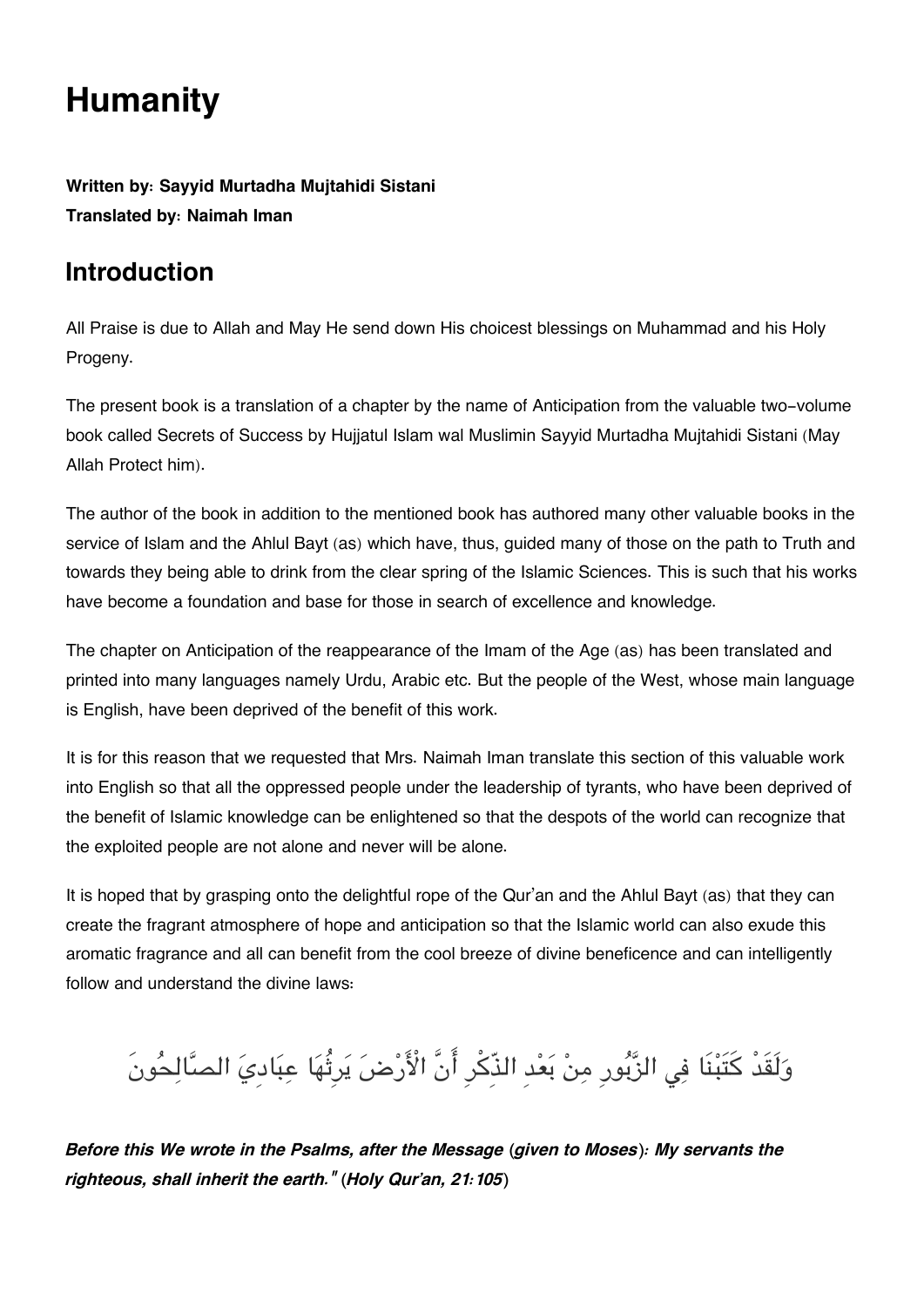In anticipation of that fragrant day, InshAllah.

**Muhammad Hussain Haidry**

## **[Anticipation](#page--1-0)**

Hazrat Ali (as) has said:

آفْضل ءبادهٴِ الْموٴْ من انْتظَار فَرج اله

*The best worship of the believer is to have Anticipation for the reappearance of the Mahdi (as) from Allah.*

## **[Value of Anticipation](#page--1-0)**

Anticipation is one of the excellent characteristics of people on the road to success.

Because as states in the precious words by the "Household of Revelation" concerning the characteristics of the great men during the period of occultation, "The upright ones in anticipation are the best of people of all times."

In this way, some of the people-with a complete understanding of the issue of anticipation-consider it the most important factor today, and they believe that man can find all comprehensive and complete factors within true anticipation, because of which man can take off in flight in the spiritual heavens and can save themselves from social difficulties and mental entanglements.

Anticipation, in its true and complete sense is a difficult state, which is said to be surrounded by secret halos and only a few righteous men can attain it completely and not fall into the traps of the enemy[1](#page--1-0).

Anticipation, at its highest and final level - which exists within the special companions of the Imam of the Age (as) – means readiness and using extraordinary powers for implementing the heavenly organization and service in the of the heavenly government of the Holy Imam (as).

Anticipation at any stage that it may occur is a type of inner help from the unseen world, a way closer to God and if it continues and becomes complete, with the passage of time, it destroys the darkness which exists within the depths and the interiors of man and in his unconscious self (*nafs*). It also serves to illuminate the shutters of light and brightness of man's inner self and in this way, opens the way for perfection to him.

Therefore, Anticipation is a state of readiness in all the necessary dimensions and attracts man's inner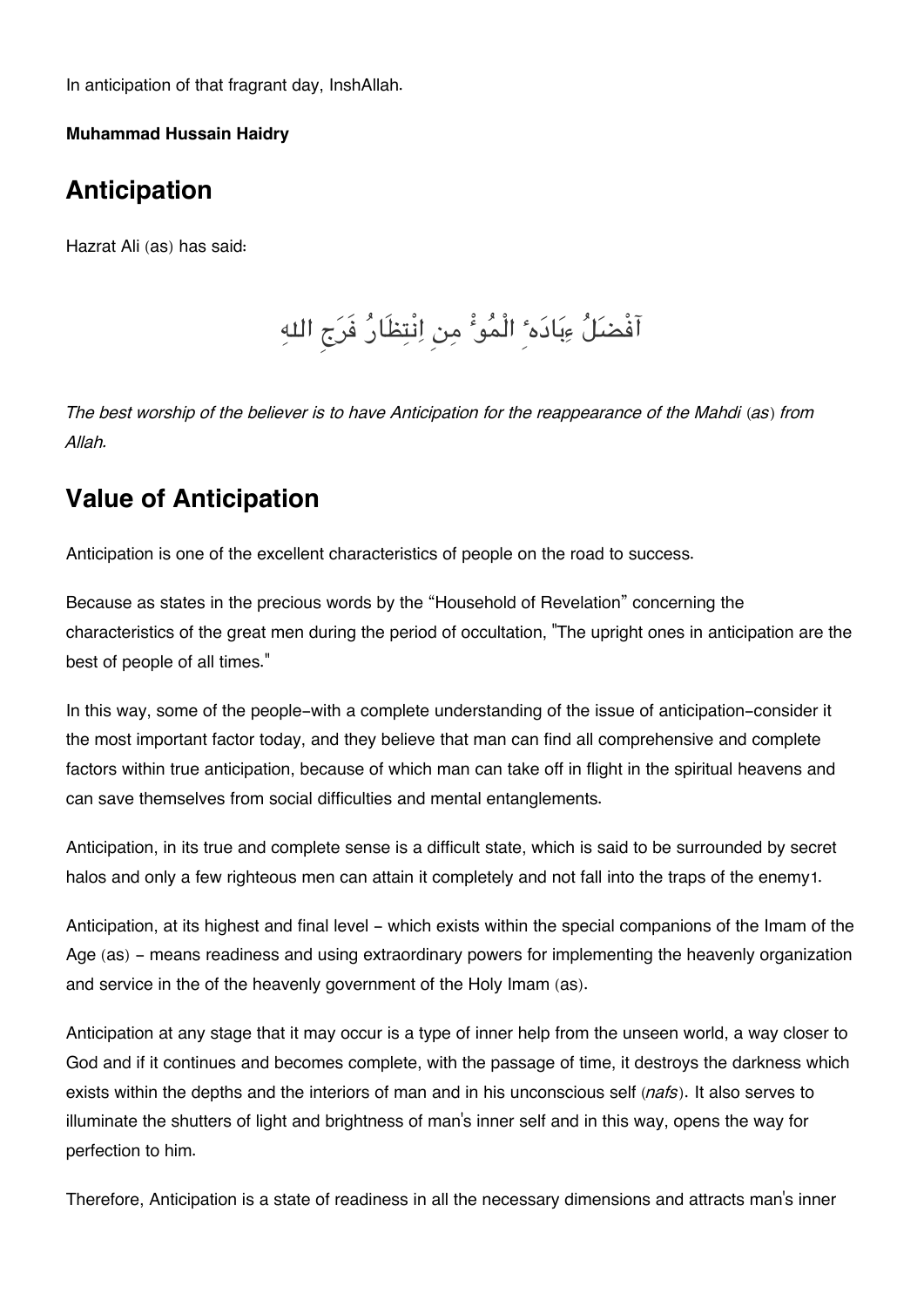attention to the world of purity, sincerity and light; the world where all satanic and evil potentials are destroyed, and divine light shines within the souls of all people all over the universe.

Considering this fact, we can say that the person who holds extraordinary powers is one who has taken steps towards the elevated stages on the path of anticipation. Because as we know the government of the Imam of the Age (as) is a heavenly and extraordinary one, the understanding of which is beyond human perception, and the companions of the Imam (as) must assemble around him and make themselves present in the front line to assist and be men of action and have the necessary extraordinary powers required to submit to the great Imam's (as) divine orders[2](#page--1-0).

The traditions concerning the characteristics and qualities of the 313 persons who make up the elite helpers of the Imam of the Age (as) introduce them as having extraordinary spiritual powers in the period of occultation.

## **[Factors of Anticipation](#page--1-0)**

We must endeavor to understand the true meaning of Anticipation and investigate this state within others and ourselves.

There are many in which we can gain awareness of the issue of Anticipation and in learning and expressing its greatness to others, by whose utilization we can bring about the state of Anticipation within the society and create the seed for the belief in Anticipation within its members. We will mention some of the most important ways by which the society can become drawn to the issue of Anticipation.

1. Familiarity with the esteemed position of Wilayat (guardianship) and awareness of the greatness of the Imam of the Age (as).

2. Familiarity with the amazing effects of Anticipation in its complete meaning and sublime states.

3. Familiarity with the characteristics and qualities of the companions of the Imam of the Age (as) who reached the highest stage of Anticipation and benefited from great spiritual powers and followed the orders of the Imam of the Age (as).

4. Familiarity with the world, man's future, the significant changes and happenings in the lives of the people at the time' of the reappearance[3](#page--1-0).

Knowledge of the status of the Imam of the Age (as), knowing the elite companions of the Imam (as), perfect intellects, scientific perfection, connection to the unseen world, familiarity with unknown creatures, journeys to the skies and faraway places and other such issues are things which call mankind towards the issue of the reappearance of the Imam of the Age (as), and create the state of Anticipation and readiness in them for the magnificent and amazing government of the Imam (as).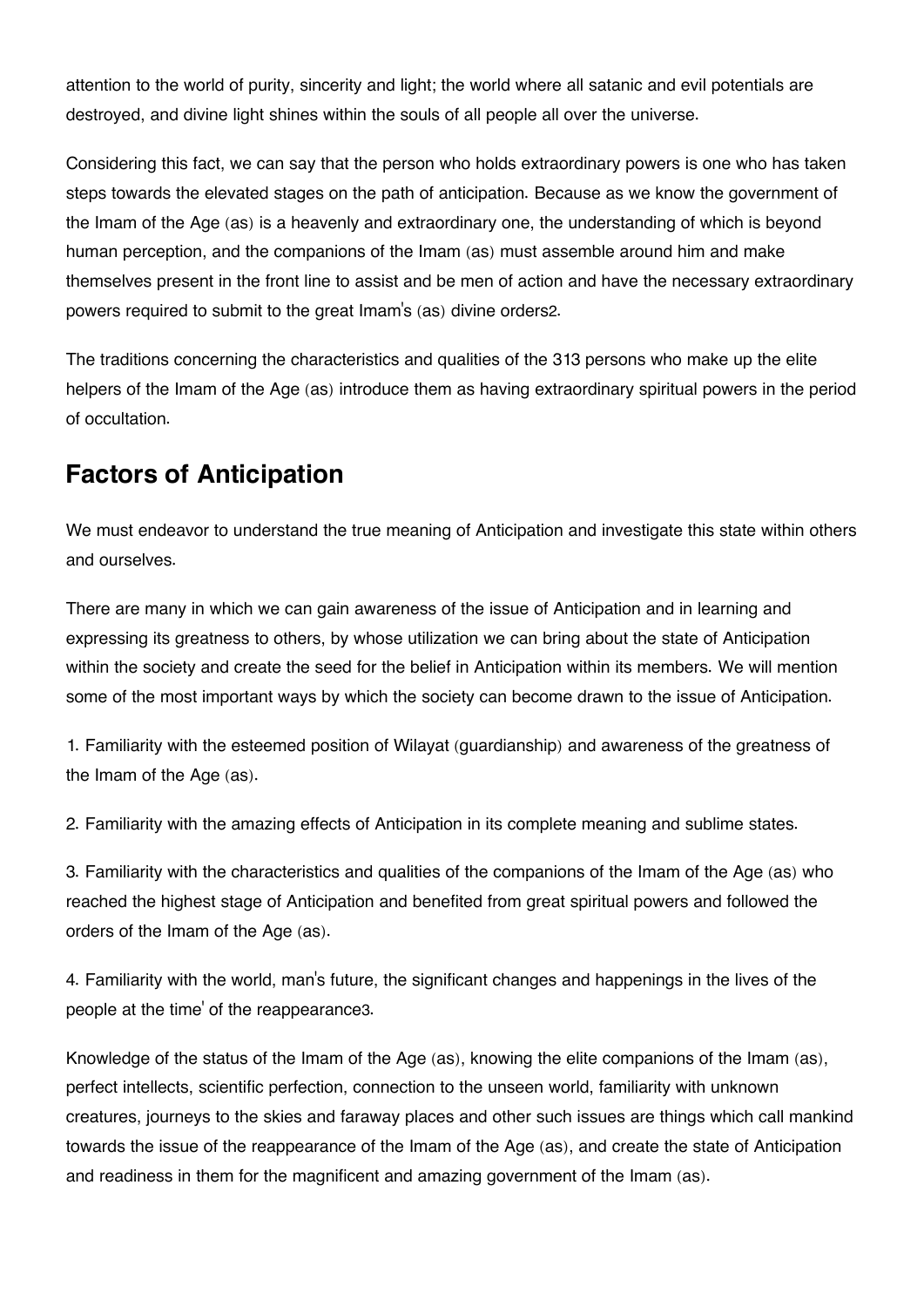Knowledge and awareness about such realities, brings about excitement and happiness within the hearts and souls of all pure-hearted people and makes them fascinated by the prospect of those days. Within the society, it also creates a state of Anticipation and expectation for the reappearance, which is an obvious responsibility of every man. We will now embark on an explanation of the mentioned topics.

### **[Familiarity with the status of the Imam \(as\)](#page--1-0)**

Familiarity with the characteristics and qualities of the Imam of the Age (as) and paying attention to the greatness of this personality are important factors and motives in creation the state of Anticipation.

Noting that all over the universe, in the entire created world, there is no one worthy of leading and reforming the world except him, attracts man to the Imam (as). This great personality is the last divine store and the only remainder of the leaders (Amirs) of the world, about whom Amir al Mu'minin Ali (as) has said:

عِلْمُ الاَنْبِيَاء فِي عِلْمِهِمْ وَ سِيرٌ الاَ وْ صِييَاءِ فِي سِيرٍّ هِمْ وَ عِزُّ الاَ وْلِيَاءِ فِي عِزِّ هِمْ, ِّكَالْقَطْرَهُ ۚ فِي الْ بَحْرِ وَ الذَّهِ ۚ فِي الْقَفَرِ.

*The knowledge of the Prophets in comparison to his knowledge, and the secrets of the (Walis) guardians in comparison to his secrets, and the honor of the saints in comparison to his honor are like drops in the ocean and grains in the desert*[4](#page--1-0)*.*

Now that we are in the period of the last of the great personalities, considering his excellence and by following his guidance, we can save ourselves from darkness and ignorance and while anticipating the coming of his government, count down the days (i.e.) wait anxiously until that flag of guidance and justice will be flown in the world.

If someone becomes familiar with this great personality, in these times and becomes aware of the help of the Imam of the Asr (as) in the period of occultation and the changes which will take place around the world and within man himself at the time of his reappearance, he will always remember him, and in the same way that it has been ordered[5](#page--1-0) will always bask in the sunrise of Anticipation of Wilayat.

The knowledge of such a person removes the rust of ignorance from his heart and replaces it with purity and light. Consider the interesting tradition, which shows the unseen help of the Imam (as) in the period of occultation. Jabir Jau'fi from Jabir ibn Abdullah Ansari relates from the Holy Prophet (S) that he said:

ذَاكَ الَّدِي يَفْتَيحُ اللهُ تَعَالى ذِ كُرُهُ عَلَى يَدَ يْهِ مَشَارِقَ الاَرْضِ وَ مَغَارِ بَهَيا ذَاكَ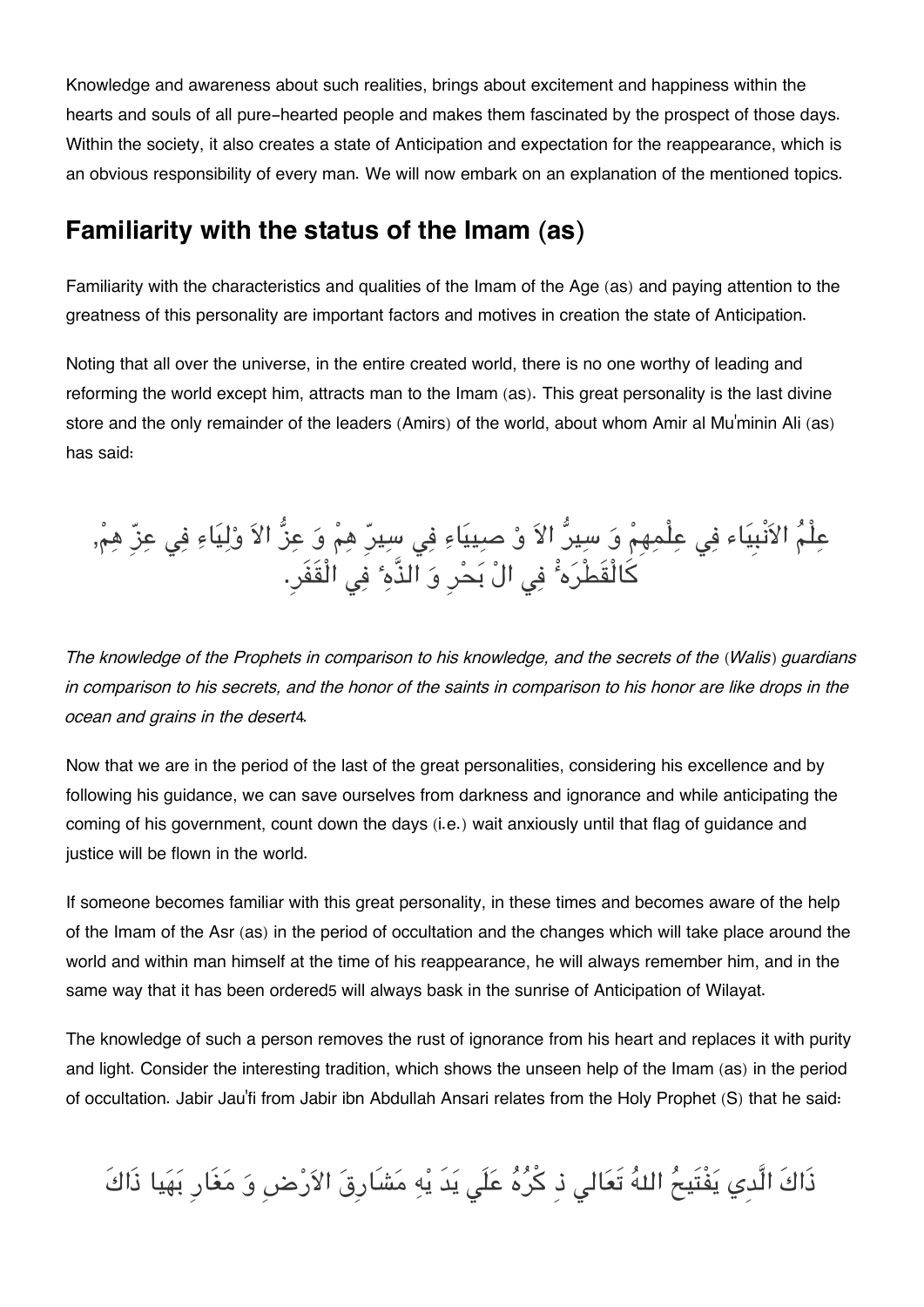يَغْيْبُ عَنْ شِيبْعَتِهِ وَ اَ وْلِيَيايٴِهِ غَيْبَيهٴً لا يَيتْبُتُ فِيْهَا عَلَى الْقَوْلِ بِا مَاَ مَتِهِ مِنْ اِمْتَحَنَ اللهُ قَلْبَهُ بِالاِ يْمَانِ قَالَ: فَقَالَ جَابِرُ: يَا رَسُولَ اللهِ فَهَلْ يَبْتَفِعُ الشّ غَيْبَتِهِ؟ فَقَالَ (ص): اَيْ وَالَّدي بَعَثَبِي بِالّْنبُوَّهِ ۚ اَبَّهُم يُّوْ بِنُوْرِ وِلاَ يَتِهِ فِي غَيْبَتِهِ كَا نْتِفَاعِ النَّاسِ بِالشَّمْسِ وَ اِ۩نْ جَ جَيابِرُ, هَيذَا مَكْنُوْنُ سيرِّالله وَمَخْزُوْنَ عِلْ

*He (Hazrat Mahdi [AS]) it is by whose hands Allah expands the lands of the East and West. He it is who will become hidden from his early Shi'as such that there will be no real base for belief in the Imamate, other than for someone whose heart Allah has tested for faith.*

Jabir Jau'fi says that Jabir ibn Abdullah Ansari said to the Prophet (S), O Prophet of Allah, would the Shi'as benefit from him in the period of occultation? The Prophet (S) answered, Yes, I swear by Allah has commissioned me with the message, they will benefit from him in the period of occultation and will be enlightened by the light of his Wilayat in the same way that people benefit from the sun even though it is covered by clouds. O Jabir, this is of the divine secrets and of His storehouse of knowledge. Therefore, hide it from all but those are not part of it[6](#page--1-0).

By swearing, the Holy Prophet (S) in this tradition emphasizes that the Shi'a will receive light from the Imam (as) at the time of his occultation. At the time of the occultation, even though the Imam (as) is absent, the veil of absence is in our hearts. Rather Imam (as) is a shining light and this is clear to anyone whose heart can see, even if he is apparently blind.

Considering this fact, man can be guided to the position of Wilayat and to the power of this great personality and the love Age (as) can intoxicate hearts and create the manifestation of the world government within man's heart.

### **[Familiarity with the effects of Anticipation](#page--1-0)**

#### **[Escape from hopelessness and despair](#page--1-0)**

in societies where religion plays no role and people are expectant of no greater future, despair in life, murder, bloodshed and suicide are frequently witnessed. This is because people see such negative factors as factors as poverty, oppression, tyranny, infringement and breaking of laws and distrust in man -made laws and they fail to find solutions and means of escape from such darkness.

Because of this they become entangled in the difficulties of destructive despair and hopelessness, this being because they have no hope in God and the future and they view suicide as the way out of these problems. And by committing these crimes, they not only draw their present life and the hereafter into ruin but also the future of their spouse, children and relatives also.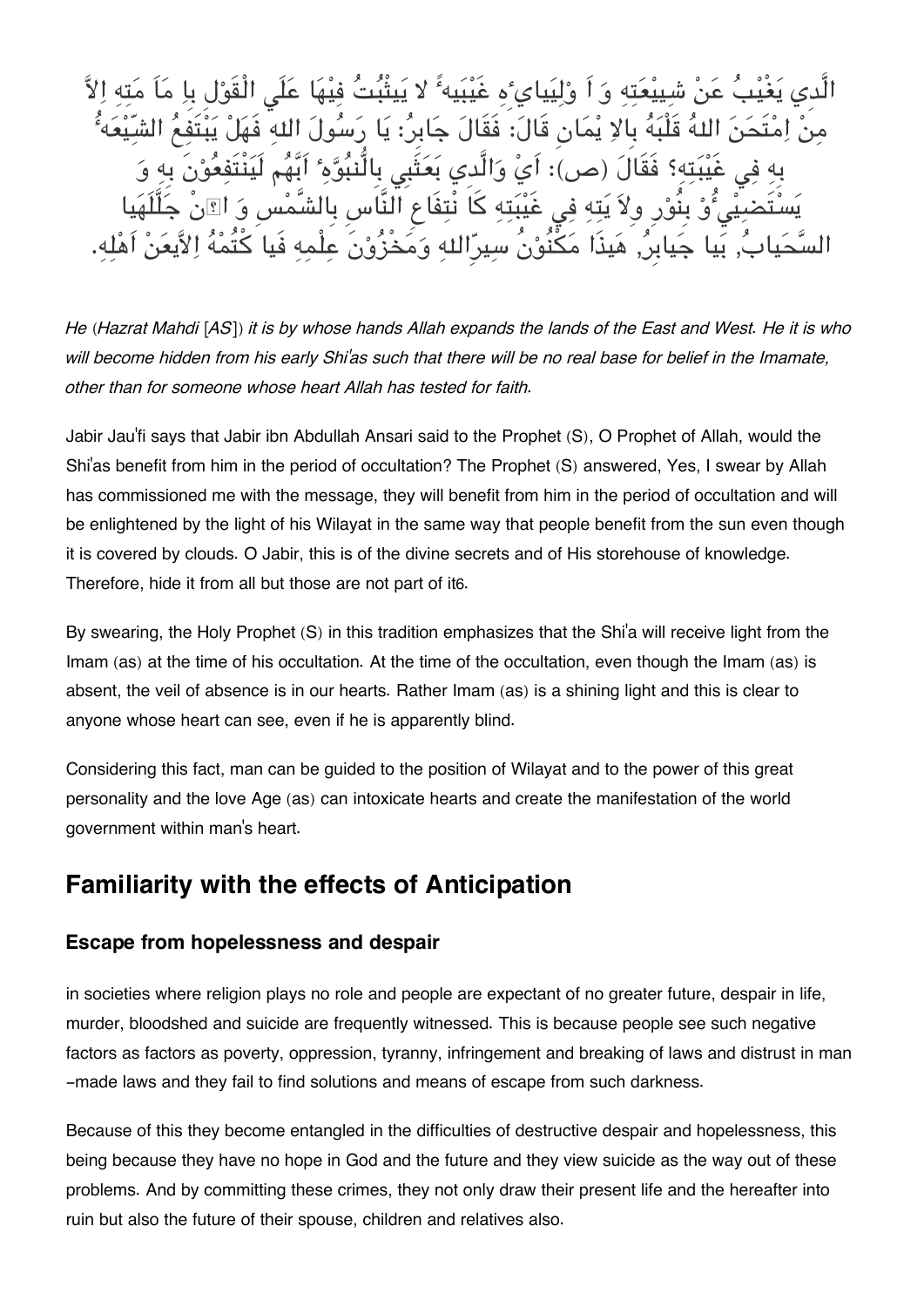But the person who has created the feeling of Anticipation within himself and at every moment is hopeful for the luminosity of the shining light of Wilayat to engulf the universe, is never willing to create such crimes and lo is never willing to destroy the lives of many. Therefore, this issue of Anticipation of the reappearance is a relief for him, and prepares a base for escape from despair and ruin. The following tradition is a witness to this truth.

Hassan Ibn Jahm says:

عَنْ الْحَسَن بْنِ الْجَهَمِ قَالَ: سَاٴَ لْتُ اَبَاَالْحَسَنِ (ع) عَنْ شِيْءٍ مِينَ الْفَرَجِ, فَقَيالَ (ع): اَولَسيتَتَعلَم اَنَّ اَنْتظَيار الْفَرج من الْفَرج؟ قُلْت: لاياَدرِي الاياَنْ تُعلّمن. فَقَيال (ع): نَعم, انْتظَيار الفَرج من الْفَرج.

*"I asked a question of Imam Musa ibn Ja'far (as) about the reappearance." The Imam (as) replied: "Do you not know that Anticipation of the reappearance is part of the reappearance?" I said: "I would not have known had you not taught me." The Imam said: "Yes Anticipation of the reappearance is part of the reappearance."*[7](#page--1-0)

#### **[Spiritual perfection](#page--1-0)**

Man, by establishing complete Anticipation, can create some of the states of the people of the time of the reappearance within himself, namely purity of heart, and with hope and anticipation save himself from despair and ruin. Imam Sadiq (as) narrates from his ancestor Amir al Mu'minin (as) who is quoted as saying:

اَفْضَلُ عِبَادَهِ الْمُؤْمِنِ اِنْتِظَارُ فَرَجِ اللهِ.

*"The best worship of the believer is to have Anticipation for the reappearance of the Mahdi (as) from Allah*[8](#page--1-0)*."*

Therefore, because of the state of Anticipation man can create within himself, some of the effects of perfection of the time of the reappearance. For further explanation of this matter consider Imam Sajjad's (as) orders to Abi Khalid. Abi Khalid narrates from Ali ibn Hussain (as) where the Imam (as) has said:

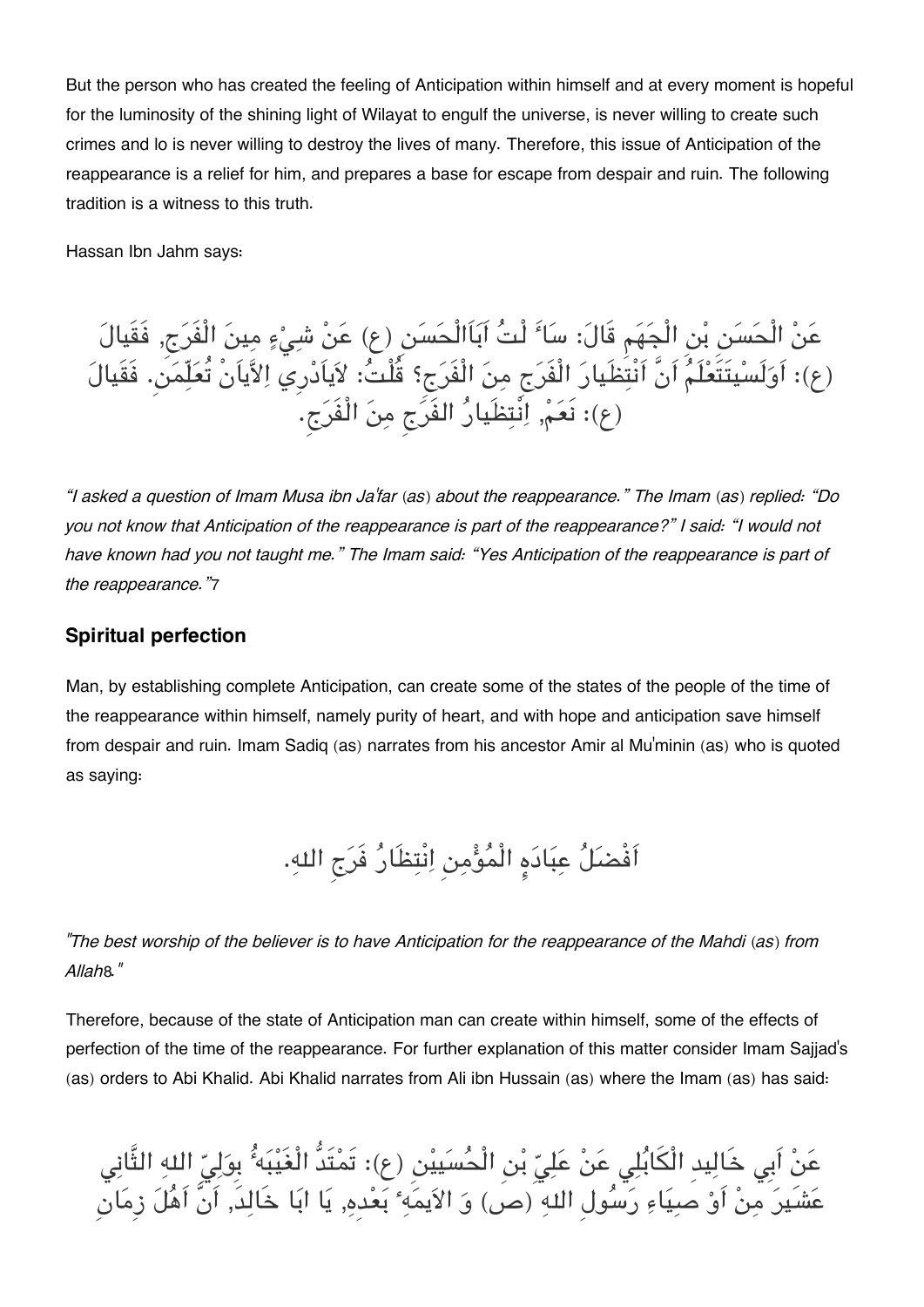غَيْبَتِهِ, اَلْقَايِلُوْنَ بِا مَا مَتِهِ الْمُنْتَظِرُوْنَ لِظُهُوْرِهِ اَفَضَلُّ اَهْل كُلّ زَمَان, لاَر تَعَالَي ذِكْرُهُ اَعَطاهُمْ مِنَ الْعُقُوْلِ وَالاَفْهَامِ وَالْمَعْرِ فَيهِ ۚ مَا صَارَتْ بِهِ الْغَيْبَ هُمْ بِمَنَّزِلَهِ ۚ الْمُشَاهِدَهِ ۚ, و جَعَلَهُمْ فِى ذَالِكَ الزَمَانِ بِمَنْزِلَه ۚ الْمُجَاهِدِ يْنَ بَيْنَ يَد رَسُولاللَهِ (ص) بِالسَّيْف, أُوْليكَ الْمُخْلَصُوْنَ حَقّاً, وَ شَيِيْعَتُنَا صدْقَاً, وَ الدُّعَ الَى دِيْنِ اللهِ سِيرّاً وَجَهْراً, وَ قَيالَ (ع): اِنْتِظَيارُ الْفَرَجِ مِنْ اَعْظَمِ الْفَرَجِ

*"The occultation will be extended by a guardian (Wali) appointed by Allah who is the 12th of the guardians and Imams belonging to the family of the Holy Prophet (S) after him."*

*"O Abi Khalid, the people who will be present at the time of his occultation and believe in his Imamate and await his reappearance, are better than people of any other period. Thus Allah (SWT) bestows them with so much intelligence, understanding and knowledge that absence to them is like witnessing and at that time they will be given the position equal to those who struggled (Mujahideen) and fought with swords in the presence of the Holy Prophet (S). They are truly of the sincere and are of our true Shi'as who calls people to the religion of God, both openly and privately."* Then Imam Sajjad (as) said: *"Anticipation of the reappearance is part of the greatness of the reappearance*[9](#page--1-0)*."*

The righteous ones in Anticipation, who have attained perfection on the path because of their readiness for the government of Allah's unseen powers all over the universe, at the time of occultation, attain some of the personal qualities of the time of reappearance e.g. purity of heart, such that the dark period of occultation appears to them as a time of presence and witnessing.

If it did not affect them in such a way, then how can anticipation of the reappearance be a great part of the reappearance?

With the state of Anticipation, they bring together the period of reappearance and the period of occultation and they attain many of the states of that period during the period of occultation[10](#page--1-0).

#### **[The late Sheikh Ansari concerning the status of Imam of the Age \(as\)](#page--1-0)**

At this point, so that light can be shed on hearts, we will mention some of the events of the life of a great personality in the Shi'a world, who by having unseen powers both openly and privately, has embarked on assisting God's religion. One of the students of the late Sheikh Ansari, concerning the relationship of the late Sheikh with the Imam of Age (as) and his honorable visits to the house of that Hazrat has said:

*"I had entered Karbala to perform one of the pilgrimages of Hazrat Aba Abdullah Hussain (as). I came out of my house a little after midnight to go to the bath and because the lanes were muddy, I took along a lamp with me. From afar I saw someone resembling Sheikh. Upon drawing near I confirmed that it was the Sheikh.*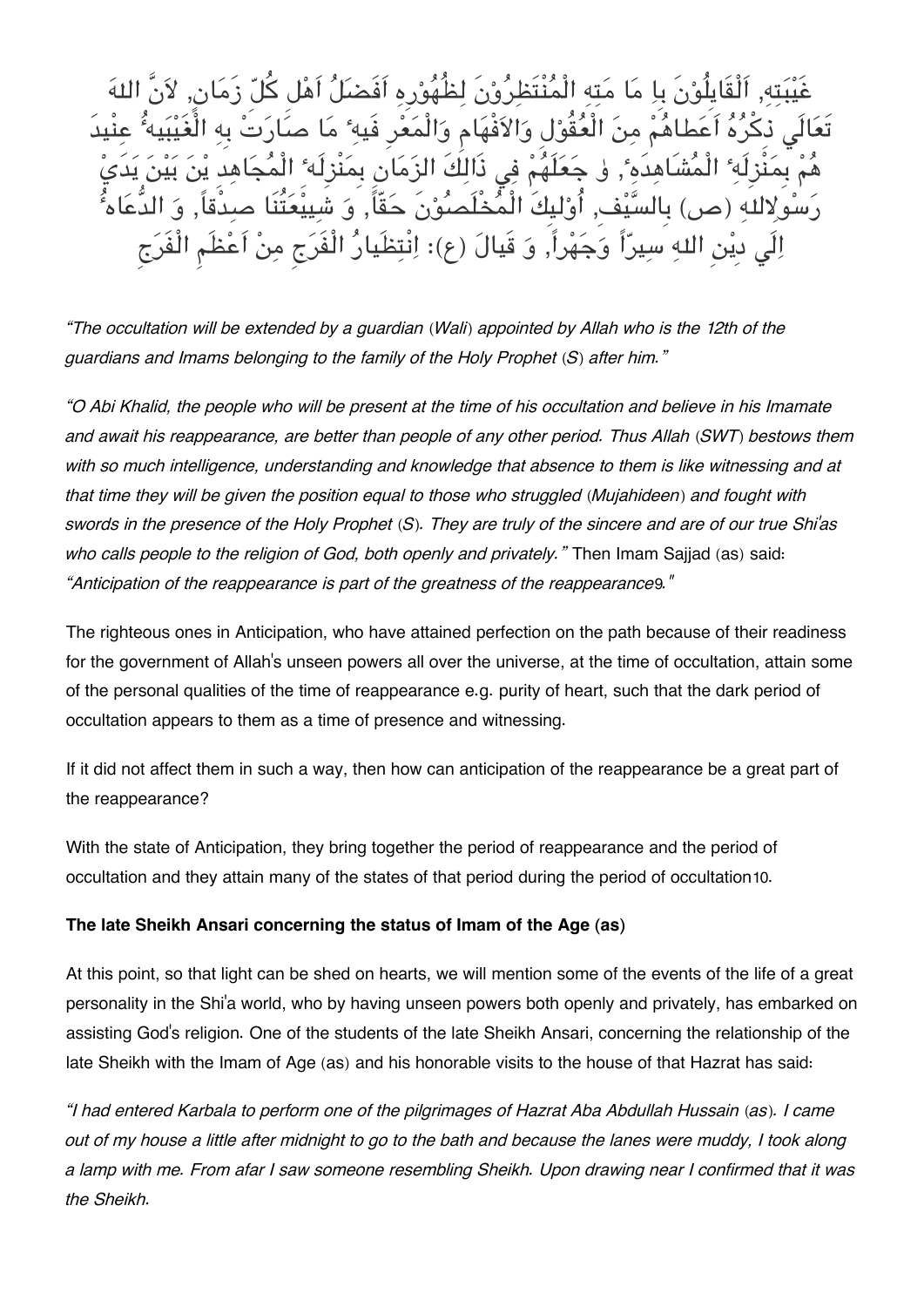*I wondered where he was going at that time he also had weak eyesight. So, that God forbid someone should ambush him, I followed him quietly until he arrived at the door of an old house, where he read the Ziyarat Jami'a with attention and then entered the house.*

*I saw nothing after that but I heard the Sheikh's voice and it seemed that he was speaking to someone. I went to the bath, to the holy shrine and saw the Sheikh there. After the journey to Najaf I visited the Sheikh and related the incident of that night to him.*

*First the Sheikh denied it, but after much insistence he said, sometimes to pay a visit to the Imam of the Age (as) I seek permission and go to the back door of the house which you will never find again, read Ziyarat Jami'a and if permission is given (at that place), I visit the esteemed Imam Mahdi (as) and ask the necessary questions of the master. The Sheikh said; Until the time that I am alive keep this secret and reveal it to no one*[11](#page--1-0)*."*

Such great personalities are ready and prepared for the reappearance of the Imam (as) and not those who at the time of the reappearance will go to war with the Imam (as) by interpreting and explaining verses of the Holy Qur'an.

#### **[The Secret of Success and Deprivation](#page--1-0)**

It is possible that one can ask: How is it that the late Sheikh Ansari, whenever he was given permission, could go to the Imam of the Age's (as) house, read the Ziyarat Jami'a and again with permission enter that house and speak to his beloved Imam?

How did he attain such a status but his student who also saw the Imam's (as) house did not have such a privilege and the late Sheikh said to him; You will not find that house again.

This is an important question requiring a convincing answer. Unfortunately, some have ready and quick answers for such questions, and in the face of such questions they quickly answer, Allah wanted it to be so, or Allah (God forbid) has a special relationship with some people and this has no relation to the action or desires of the person involved.

Such answers, which are frequently given to remove the burden of responsibility, are incorrect. Because they are neither convincing nor do they guide anyone to the path. Considering the sayings of the household of revelation, we will seek to answer this question.

Allah, the compassionate, calls all people towards spiritual and mental perfection and in His general invitation, rewards all who take steps towards this path. In the same way that the host invites the guests and if they accept the invitation and participate in the gathering, he is hospitable to them, Allah also creates the foundation for man's advancement and perfection within all of mankind and invites them to that path. In the Qur'an, it is clearly stated in Surah Ankabut Verse 69.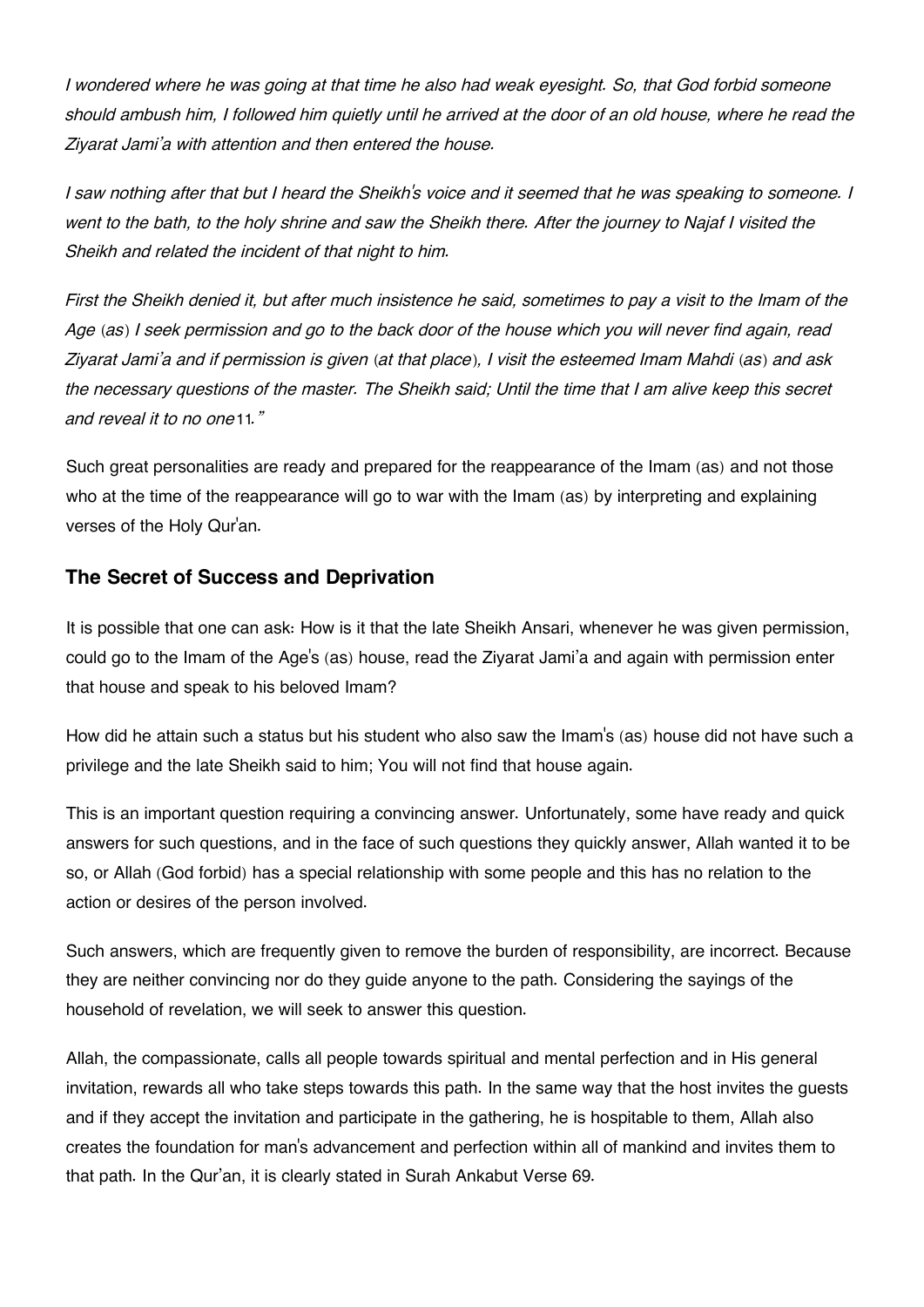# وَالَّذِينَ جَاهَدُوا فِينَا لَنَهْدِيَنَّهُمْ سُبُلَنَا ؟ وَإِنَّ اللَّهَ لَمَعَ الْمُحْسِنِينَ

#### *"And those who strive in Our Course We will certainly guide them to Our path...*[12](#page--1-0)*"*

It is the responsibility of the guests to answer Allah's call and move forward in the path of spiritual perfection.

Therefore, within mankind there exists the base for advancement and perfection and they benefit from such blessings but they store it away and do not utilize it. Like the shortsighted wealthy who are at their happiest when they store away as much of their money as possible in the banks and never find the good grace to use such wealth. To be successful, one must use all existent grounds and capabilities and make up for one's deficiencies so that one can attain one's desired goals.

Many people benefit from many natural capabilities and the ability to attain spiritual perfection but since they show no interest in such matters they make no use of such capabilities, leave this world and thus their capabilities are also buried deep in the earth. This is like the wealthy of yesteryear where they saved their money by hiding it deep in the earth, where neither these nor their families could benefit from it.

To make clear how some people have greater mental capacities and better understanding and how they attained them, we will mention some words from the Sheikh Hur Amili, one of the great Shi'a scholars.

He says, *"It is clear that seeing and hearing and the like, are not independent of the eye the ear, etc., but rather, they are just means for the spirit by which it sees and hears etc. and because man's spirit is not strong, his seeing and hearing are limited to these types of physical apparatus."*

Therefore, he only sees the material and is incapable of grasping the spiritual. But if man's spirit is strengthened and by means of worship, performance of the obligatory acts and abandoning the prohibited, draws close to Allah, his spirit will become strong. When the spirit becomes strong, his power of utilizing the material and what is natural will become stronger.

Therefore, with his eyes he sees things and with his ears he hears things that others do not have the power to. This authority and power exists in various people at various degrees. Whoever draws near to Allah by means of worship and struggle, strengthens his spiritual state, he gets greater power in perceiving the things, which others by using their eyes and ears do not have the power to do[13](#page--1-0)."

By this, it is clear why persons such as the late Sheikh Ansari can receive that great blessing but others do not have this power and capacity and those looking on are incapable of seeing matters as they do.

The state of Anticipation in its complete sense brings you the gift of understanding of such matters. Those who are on the path of Anticipation and have developed themselves, with release from their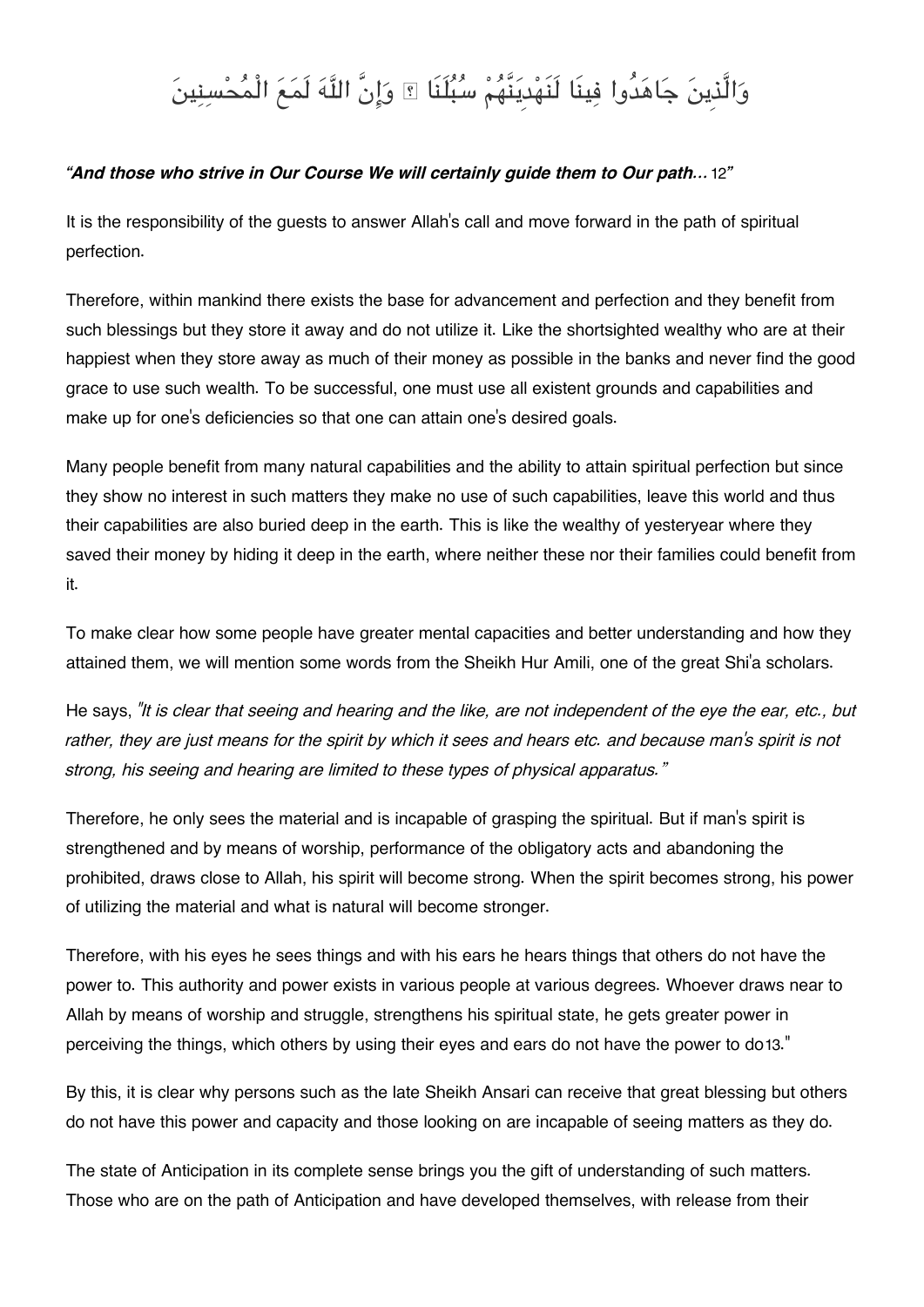carnal desires and with flight and elevation of spirit, are released from the domination of their (Nafs) selves and the attraction of the self loses its power, and they are drawn to Allah. In the same way that spacecraft's which leave the earth's orbit are no longer drawn by the earth's gravity, with the passage of time, you also can release yourself from the pull of carnal desires, the attraction of the self and satanic temptations will no longer affect you.

The companions of the Ahlul Bayt (as) e.g. Salman were like this. They had been released from the orbit of the self and from the limitations of materialism and thus formed a relationship with the unseen world. Wilayat and the power that Salman benefited from were because he had moved outside of the orbit of the self and destroyed his desires. He placed the desires and will of Amir al Mu'minin (as) above those of his own and consequently benefited from and used unseen powers.

## **[Familiarity with the position of Wilayat](#page--1-0)**

Anticipation of the reappearance strengthens the power of Wilayat of the Imam of the Age (as) in the heart and souls of those in wait and stabilizes and strengthens them concerning this concept that one day next to the house of God (Kabaa) God's power will be revealed by means of that Imam (as) and the Satanic powers of the world, who are just leeches sucking on the blood of the weak, will receive punishment for their disgraceful actions.

And with the rigidity and great power of Wilayat it will be proven and made clear that the person who holds the position of Imamate and Wilayat can reveal Allah's power. This is the idea and belief of a person in waiting.

Therefore, the Anticipation of the reappearance accompanies belief, trust and basic knowledge of religion, because Anticipation plants the seeds of knowledge and awareness of the beliefs within the minds of those in waiting and makes them understand that eventually the entire universe will become organized under the domination of the power of Wilayat and the great and unknown power of Wilayat will bring all the oppressive powers to their knees.

The materialistic culture of the world will not stand in the face of the boundless power of divine Wilayat and the universe will come under the control of the amazing powers of the world reformer (as).

## **[Familiarity with false claimants throughout the history of the](#page--1-0) [Shi](#page--1-0)'a**

Many various persons have risen with claims of the Mahdiat and introduced themselves as leaders and reformers and with such deceit have trampled on the blood, souls and wealth of the people and have even misguided some. But those who are truly in Anticipation and have illuminated themselves with the shining light of Wilayat, are not fooled by these imposters and do not fall into the traps of these hunters.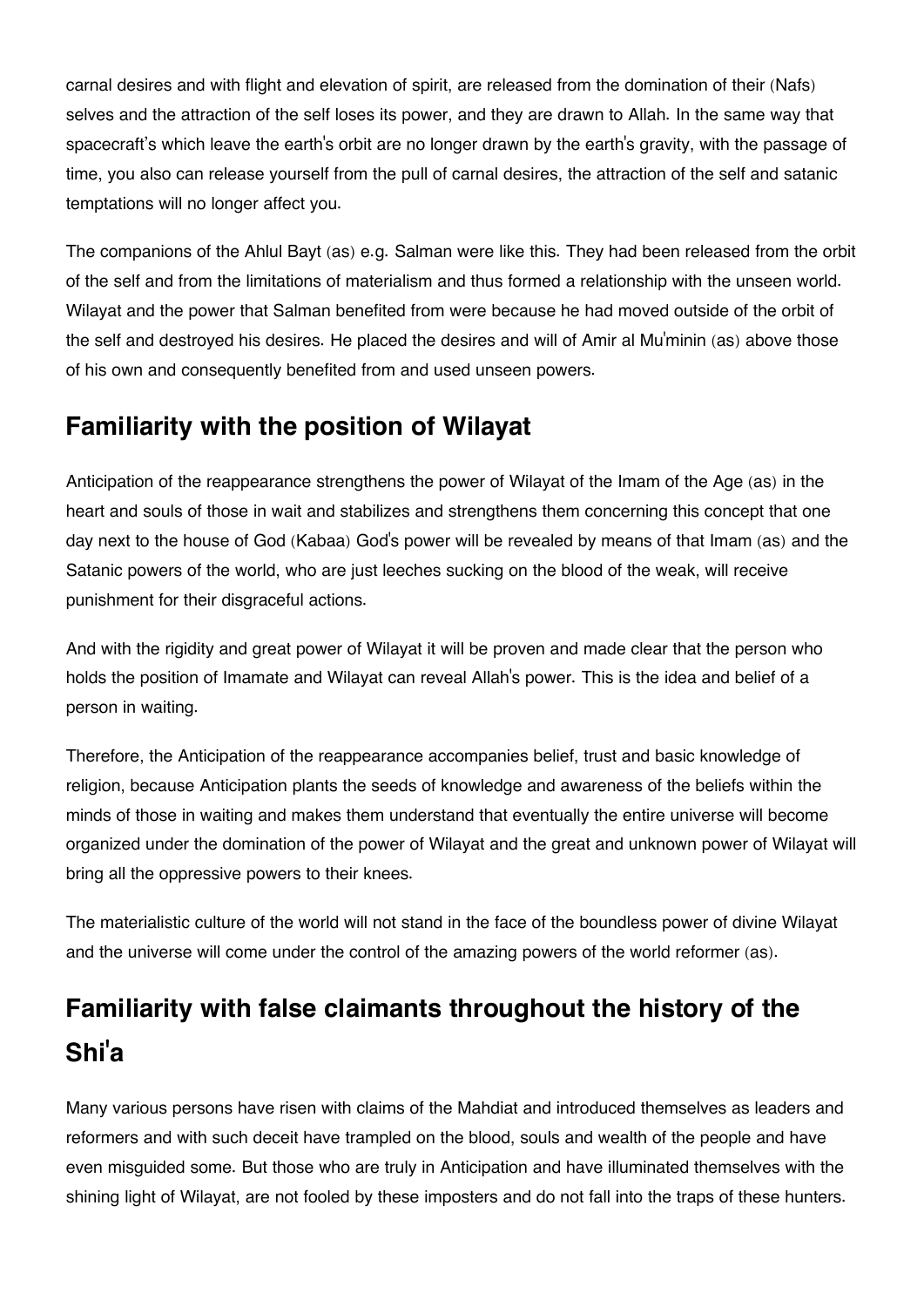Their awareness and knowledge of these imposters and thieves lurking on the path is because of their familiarity with the sublime position of the Imamate. Such that they do not sell life water for a mirage and do not choose the usurpers of the Caliphate over the Imamate.

## **[Familiarity with the position of those in Anticipation or the great](#page--1-0) [companions of the Imam of the Age \(as\)](#page--1-0)**

One of the other reasons for people being attracted to the path of Anticipation is familiarity with the position of those in Anticipation and with the great companions of the Imam of the Age (as). One of the amazing results which Anticipation bestows on those perfect ones is that not only as far as belief and trust is concerned are they learned around the Wilayat of the Ahlul Bayt (as) but they are also themselves openings for the radiant sun of Wilayat.

Meaning that because of their perfection relating to the Anticipation of the Imam (as) as far as they are able, they have acquired special powers from the household of revelation and by using them, perform the responsibilities given to them. Such persons are the companions of the Imam of the Age (as) and are in the forefront of the path of Wilayat. Consider the words of Allah in the Holy Qur'an.

وَلِكُلِّ وِجْهَةٌ هُوَ مُوَلِّيهَا ۞ فَاسْتَبِقُوا الْخَيْرَاتِ ۞ ايْنُ مَا تَكُونُوا يَاتِ بِكُمُ اللّهَ جَمِيعًا ۩ إِنَّ اللَّهَ عَلَىٰ كلَّ شَيْءٍ قَدِيرٌ

#### *"Then strive together (as in a race) towards all that is good. Whosesoever ye are Allah will bring ye together*[14](#page--1-0)*."*

This verse concerns the 313 persons among the companions of the Imam (as) who will be assembled by Allah the Exalted, on the day of his reappearance, next to His house in the presence of the holder of Wilayat so that they can rush to the Imam's (as) aid and bring an end to the life of the dark-hearted of the time.

Sometimes an important question arises in the minds of some: what is the reason for they being ahead in righteousness? What virtues do the 313 persons among the leading companions of Hazrat Mahdi (as) possess which sets them ahead of others and allows them to enjoy such a high position?

We will turn to the school of thought of revelation and seek the answer. Hazrat Imam Baqir (as) in the exegesis of the verse, which has been mentioned, said the following:

الْجَيْرَاتُ: اَلْوِ لاَ يَيهُ لَنَيا اَهْيل البَيْتِ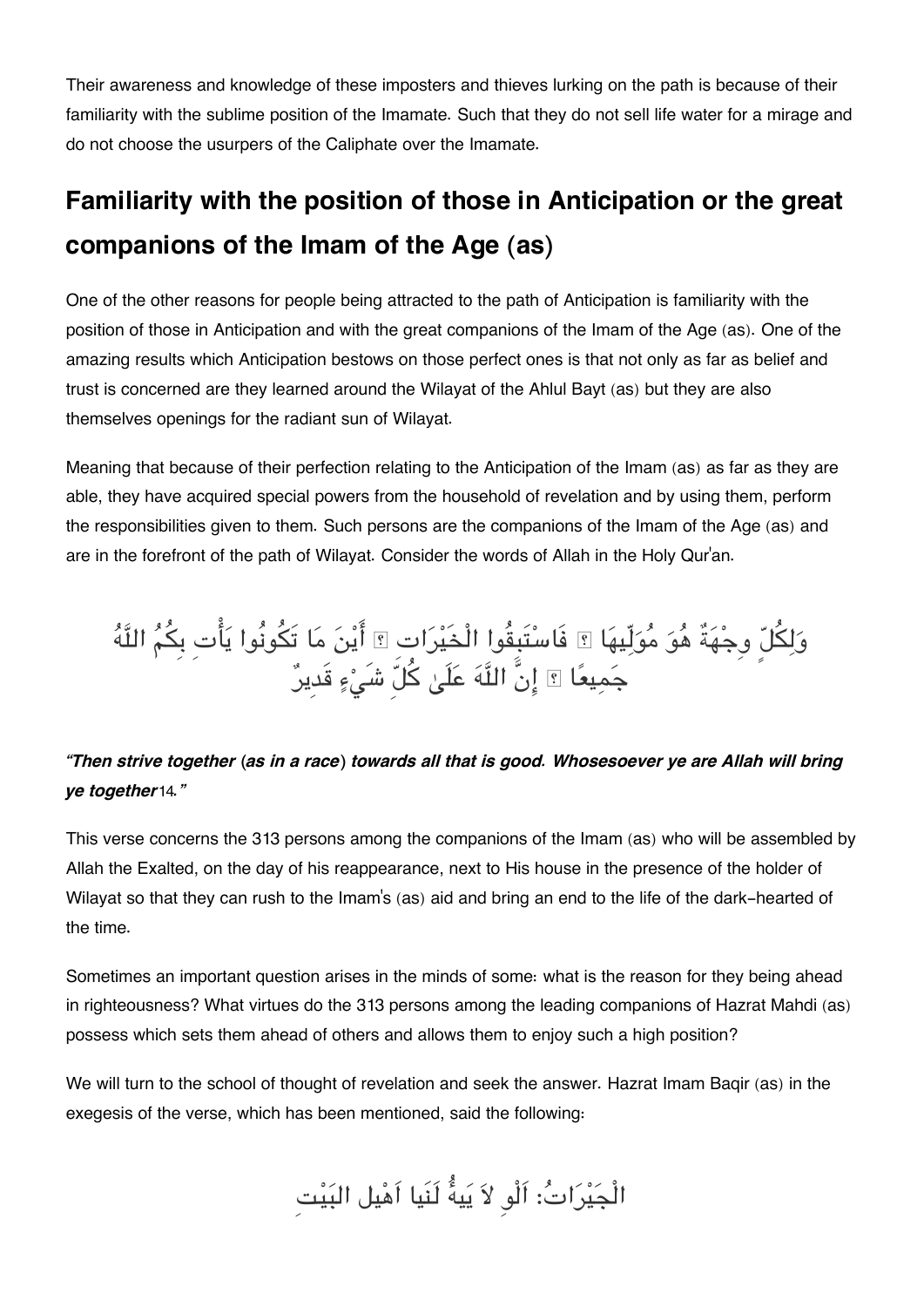*"*The meaning of the righteousness mentioned in the verse is the: *Wilayat which is of us the Ahlul Bayt*[15](#page--1-0)*."*

#### **[Signs of their power](#page--1-0)**

The more man struggles in the acceptance of Wilayat, the more he strengthens his spirit and his extraordinary powers increase accordingly, to such an extent that because of his spiritual powers he can govern over the physical and even non-physical beings. We will now mention an interesting episode from the late Allamah Bahr al-Ulum.

The late Allamah Sayyid Bahr al-Ulum suffered from palpitations of the heart and with such a disease left Najaf for Karbala on a warm summer day, to perform one of the special pilgrimages of Abi Abdullah Hussein (as).

People were surprised as to how he set off on a journey with such a disease in such warm weather!! Among his traveling companions was the late Sheikh Hussein Najafi who was one of the famous scholars of Sayyid's time. Upon alighting their animals, they set off. Clouds appeared and provided them with shade. A cool breeze was also blowing and the weather became so cool that it was as though they were in a cool place.

The clouds continued to shade them until they arrived at Khanshur. There an associate of that great scholar Sheikh Hussein Najafi appeared and he was separated from Sheikh Bahr al-Ulum and began to converse with his friend. That cloud spread shade on Sayyid's head until he entered the inn. Since the heat of the sun's rays shone down upon Sheikh Hussein Najafi, his health wavered and he fell from his animal unto the ground. And due to his old or ill health he fell unconscious.

They took him to the late Sheikh Sayyid Bahrululum in the inn. When he regained consciousness, he said to Sayyid: *"Why did not this mercy spread to me?"* Sayyid replied, *"Why did you violate this mercy?*[16](#page--1-0)*"* This answer contains a sensitive veil.

The power of control of the special companions of the Imam of the Age (as) is such that. Some of the 313 special companions of the Imam (as) use secret clouds and at the beginning of the reappearance by this means take themselves to the Imam's (as) presence.

قَالَ اَبُوْ عَبْدالله (ع): ادَا أُذِنَ الاِ مَامُ دَعَااللهَ بِاِ سْيمه الْعَبْرَانيّ فَاُ تيحَتْ لَهُ ص بَتُه الثَّلاثَۀ عَشَرَقَزَع كَقَزَعِ الْخَرِيْفِ وَهُمْ اَصِيْحَابُ الألَوِيَّۀ, مِنْهُمْ سْيبِحُ بِمَكِّيهٗ, وَ مِنْهُمْ مَنْ يَرَيِيَسِيِيْرُ فِي السَّحاد اَبِيه وَ حلْيَته وَ نَسَيبِه, قُلْتُ: جُعِلْتُ فِدَاكَ اَيُّهُمْ اَعْظَمُ اِيْمَاناً؟ قَالَ: الَّذِي السَّحَابِ نَهَارَاً وَ هُمْ الْمَفْقُوْ دُوْنَ وَ فِيْهِمْ نُزِلَتْ هَدِهِ الآ يَهُ (اَيْنَمَا تَكُوْ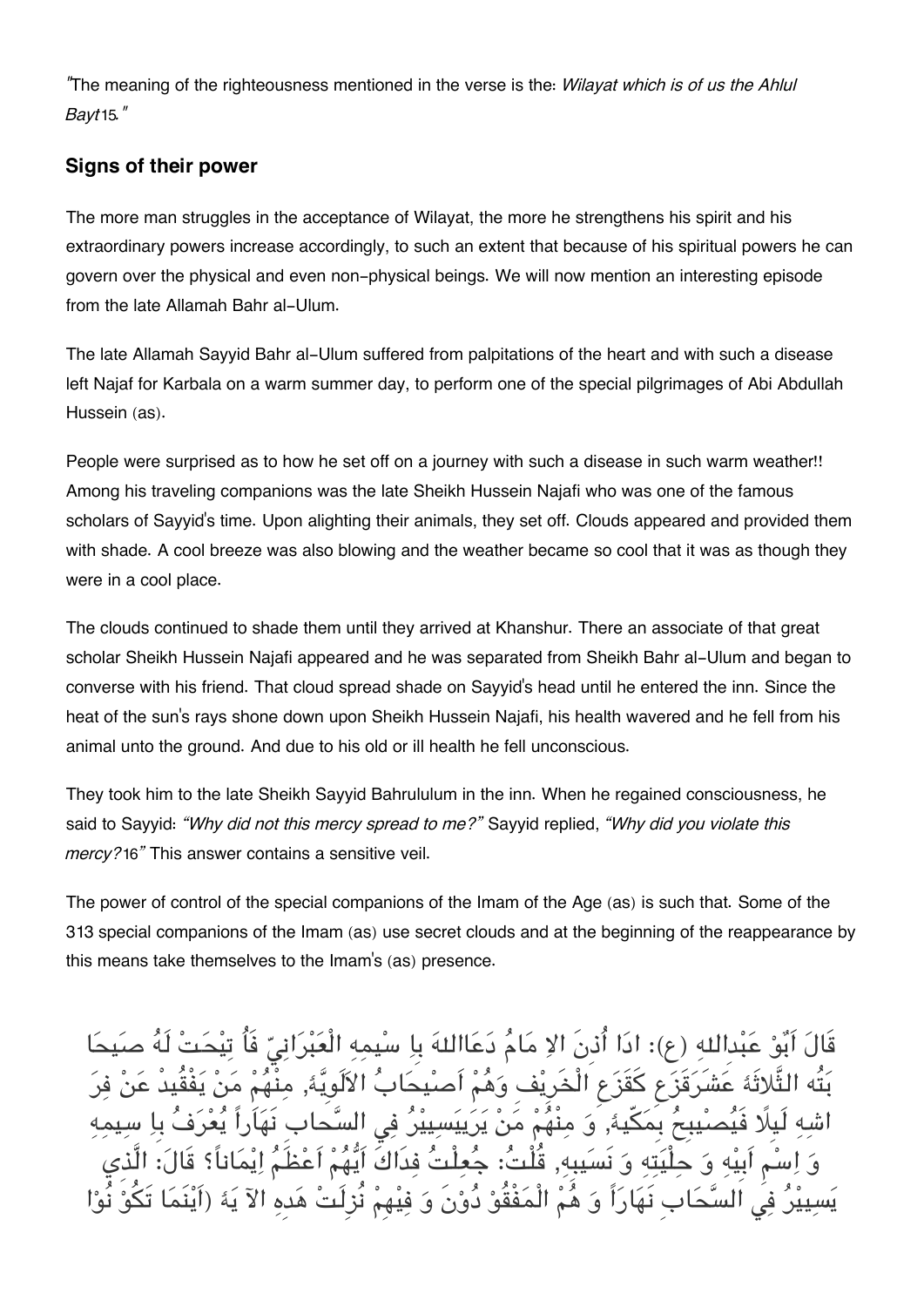

*Imam Sadiq (as) says, "Whenever the Imam (as) is given permission, he calls Allah by His Hebrew name and that is when his companions who are 313 are prepared. They are clouds like autumn clouds, which joined together, and assemble in one place and they are flag bearers (of the Mahdi (as)).*

Some of them disappear from their sleeping places at night and (appear) in the morning in Makkah, others can be seen traveling on clouds by day and are known by their name, that of their fathers, qualities and families. I said, "Which of these two are greater in faith?" Imam Sadiq (as) said, "Those who travel by clouds by day, and they are those who disappear from their places and this verse has been revealed about them. Wherever ye are, Allah will bring ye together[17](#page--1-0).

### **[Familiarity with the Age of Reappearance](#page--1-0)**

Familiarity with the world situation at the time of the reappearance and the great changes which will occur at that time calls man to the matter of Anticipation. The amazing changes, which will occur all over the world and within man himself, will change the world and man.

#### **[Inner Purification](#page--1-0)**

Consider a brief explanation of the changes, which will occur deep within man's existence.

One of the matters of belief is the discussion of nature and how the pure and impure natures have mixed together. The meaning of this disposition (teenat), why they have become mixed and how they can again become purified are matters discussed in the traditions.

A detailed explanation of this matter is not appropriate for our limited discussion; therefore, we will only mention the following points. One particularity of, the time of reappearance is the purification of man's nature, his nafs and unconscious of its impurities that exist deep within him. Why do we say that at the time of the reappearance the Imam (as) will purify people of their impurities?

Before answering this question, we will mention an episode to shed some light on this issue. Shaybat Ibn Uthman was one of the Holy Prophet's (S) arch enemies and nurtured the hope of the Holy Prophet's (S) murder in his mind.

He participated in the Hunayn war so that he could martyr the Holy Prophet (S). Just when the people had separated from the Holy Prophet (S) and he was left alone, Shaybat approached him from the back but a light shone on him so brightly that he could not bear it and so could not attain his goal. The Holy Prophet (S) turned to him and said, Shaybat come closer. Then the Holy Prophet (S) put his hand on his chest, the effect of which was such that the love of the Prophet (S) spread through his heart and the Holy Prophet (S) became the dearest person to him.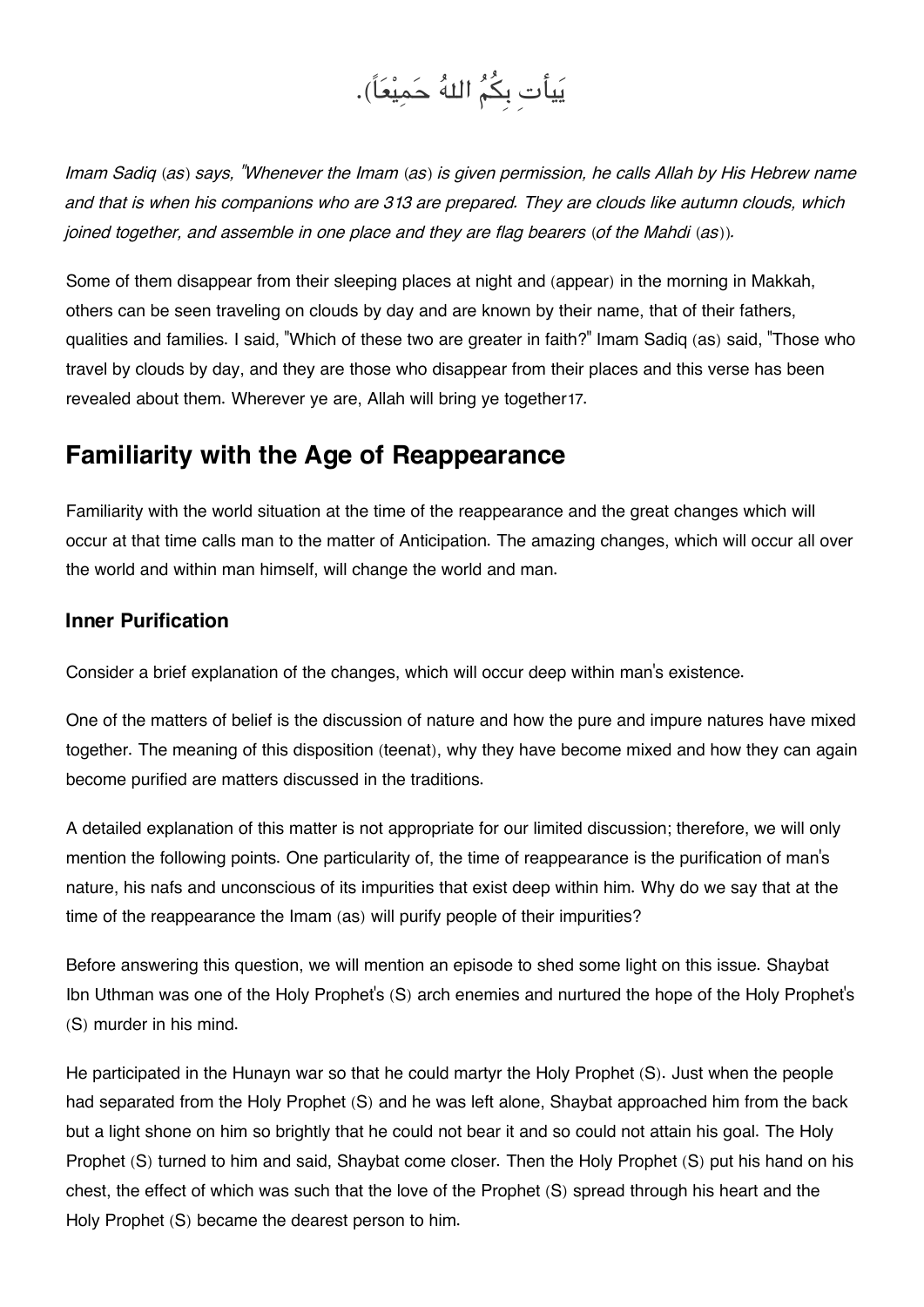After which, in the presence of the Holy Prophet (S) he fought against the opposes such that if he had come face to face with his own father he would have killed him for the sake of the Holy Prophet (S)[18](#page--1-0).

Consider how in one moment the Prophet's (S) blessed hands cleansed the impure nature and unclean nafs of one of the Prophet's (S) worst enemies and separated him from the line of the disbelievers and placed him among the army of the Holy Prophet (S). The Holy Prophet (S) by placing his blessed hand on the man's chest perfected his intellect and because of the changes which occurred within him saved him from misguidance and deviation. With the citing of this introduction we will embark on the explanation of the period of reappearance. Imam Baqir (as) has said:

# عَلَى رُؤُوْسِ الْعِبَياد, فَجُمِيعَ بِهِ عُقُيوْ لُهُمْ وَاَكْمَيلَ بِهِ اَخْلاَيقُهُمْ.

*"When our Qa'im (as) (the living one) begins his uprising, he will place his hand on the heads of Allah's servants".*

By this act, he will bring their intellects together (because of which they will become perfect) and perfect their morals[19](#page--1-0). The Imam of the Age (as) by such actions perfects the inner dimensions of man and saves all of Allah's servants from impurities.

### **[Perfection of intellects at the time of the reappearance](#page--1-0)**

Here we will explain two interesting points of the tradition:

1. Not only does the Baqiatullah (as) pace his hand on the heads of his companions and helpers but also on the heads of all Allah's servants.

Meaning that all of those who accept Allah's servitude on that day, even though in war they may not be among the Imam's (as) companions, namely the aged and children, they will still benefit from that great blessing.

2. The intellects of all people will be saved and all will have complete concentration and perception, which will become the sources of exceptional knowledge and understanding.

Perfection of their intellectual powers means that they will be able to use all their mental capabilities. Yes, on the day that the divine hand will be placed on the heads of the people of the world and caresses the people who suffered during the period of occultation, because of perfect intellects, hidden and sacred powers become manifest within the minds of man and he will attain the highest levels of practical and scientific excellence.

So, that we can become more familiar with the spiritual power and the amazing effect of perfect intellects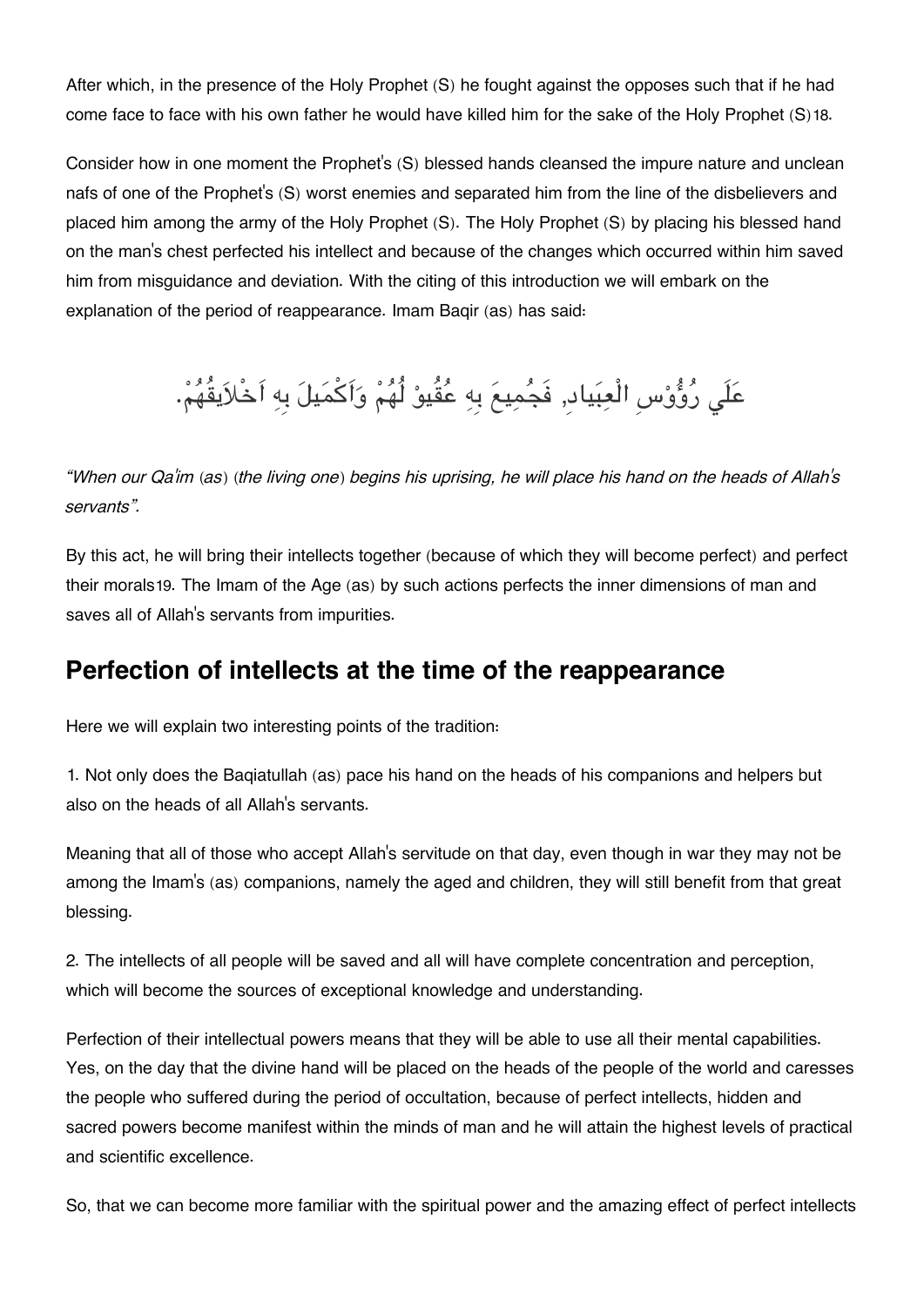we will discuss the great capacities of the brain. Every person, be he genius or the average person, does not utilize more than one millionth of his brain capacity throughout his life.

If only one millionth of the brain's capacity and ability is used, the difference between a genius and an average person is not quantitative but rather qualitative[20](#page--1-0).

Meaning that even geniuses that have amazing powers of perception can only use one millionth of their brain and no more. But the way that they utilize that one millionth of millionth of their brain is better than others.

Years before one of the contemporary mathematicians created a ruckus and presented people with some interesting information. He hypothesized that the human brain can store 10 units of information. If we express this number in simple words it will mean that every one of us can memorize all the information of the millions of books at the world's largest library in Moscow. The above words, at first glance, are as amazing as the calculations used to prove it[21](#page--1-0).

Consider this, when the power of man's brain reaches its peak because of the rays of shining light of the World Reformer [Imam Mahdi (as)] and man uses all his brain power, not only one millionth of it and knowledge encompasses the world and a new civilization is developed, how will the world be?

When man, because of perfect intellect, discovers ways of using his hidden spiritual powers and benefits from them, he can make his physical body obey his spirit and attain tarawuh power. Meaning that he can change his body into energy and waves and can control his physical and mental state. Man, then becomes capable of many extraordinary acts which at the time would appear normal.

During the time of the occultation a very few who would have the power of traversing the earth' will use this method and by controlling both their mental and physical states, change their state into energy and waves and at any moment can appear at any part of the world. With the power that they are endowed with they can guide themselves anywhere that they chose and appear there in bodily form.

#### **[The Great Changes on the Earth](#page--1-0)**

During the period of reappearance there will be great changes in the world, as the Holy Qur'an says:

# يَوْمَ تُبَدَّلُ الْأَرْضُ غَيْرَ الْأَرْضِ وَالسَّمَاوَاتُ ۩ وَبَرَزُوا لِلَّهِ الْوَاحِدِ الْقَهَّارِ

#### *"One day the earth will be changed to another earth*[22](#page--1-0)*."*

The earth will be changed and its conditions and situations will become new, not only the earth rather time will also find new meaning[23](#page--1-0).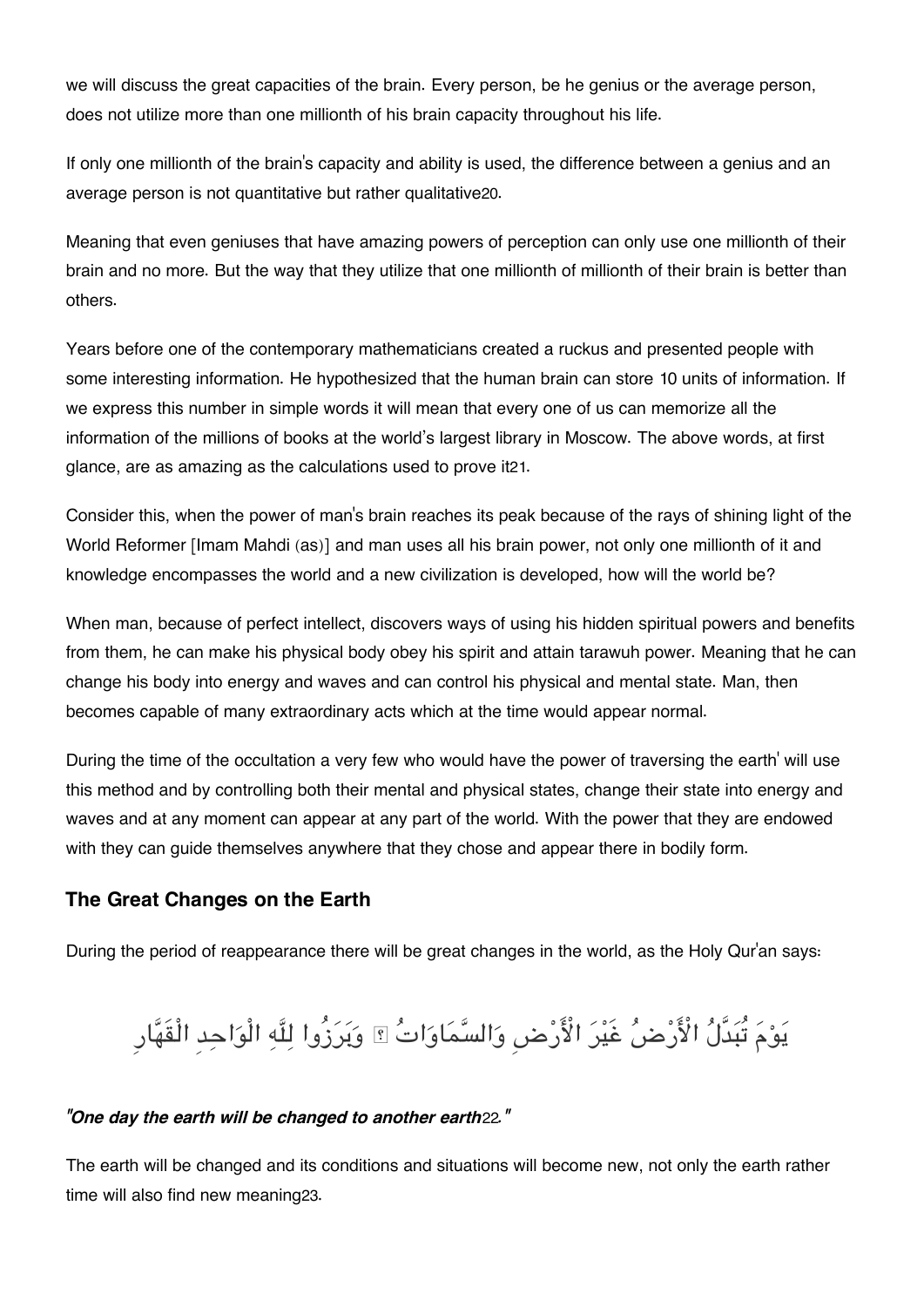Today all the scholars agree that matter vibrates. Vibrations can be transmitted to the farthest points by cables or sound waves e.g. in pictures and sounds. Therefore, the human organism, which is made of matter, can be changed to vibrations and by electronic means, be sent to any part of the universe. In my opinion, in the, not too distant future, even before trips to outer space, methods will be discovered whereby the human body can be converted into vibrations and sent to outer space where its small particles can be reassembled.

Now you dear readers can be the judges, man is made of a spirit and his physical body is nothing but concentrated particles of matter, which can be shaped into desired forms by slowing down or lowering its vibrations[24](#page--1-0).

One day we will witness, with our own eyes, that man will change his own body into electronic waves so that after this it can be transferred to a far-off place and there the constituent atoms of the body can be reassembled[25](#page--1-0).

According with the universal excellence of intellectual powers, which has been explained in the traditions, the spirit will dominate over the material and people will govern over their physical bodies and will be able to use this condition to its fullest. During those unknown magnificent days, people's lives and needs for the material will be different.

In the light of the magnificence of Wilayat of the Ahlul Bayt (as), man's knowledge will reach the highest excellence possible and he will be able to easily benefit from all levels of knowledge and the secrets that the saints of Allah were not able to reveal to the people because of their unprepared ness until that time, will be revealed and man will become aware of the intriguing world both within himself and in the outside world. The path towards training and final perfection will be opened to them.

It may be difficult for us to accept such matters and such scientific advancements but at the same time we know that the freeing of the human brain from ignorance and Satan's prison means that he will be complete in all dimensions such that there will be no secrets left in the world and all the complicated scientific matters will be divulged.

Hazrat Amir al Mu'minin (as) has said, "The usurpers of the Caliphate have prevented millions of people from reaching the highest position of knowledge and excellence, the shining light of Wilayat." He adds the following:

يا كميل, ما من علْم الايو اَنَاْ اَفْتَحه و ما من سيرٍ الا و الْقَا ئم يخْتمه.

*"O Kumayl, there is no knowledge which I do not reveal and no secret which the Qa'im does not bring to one end*[26](#page--1-0)*.*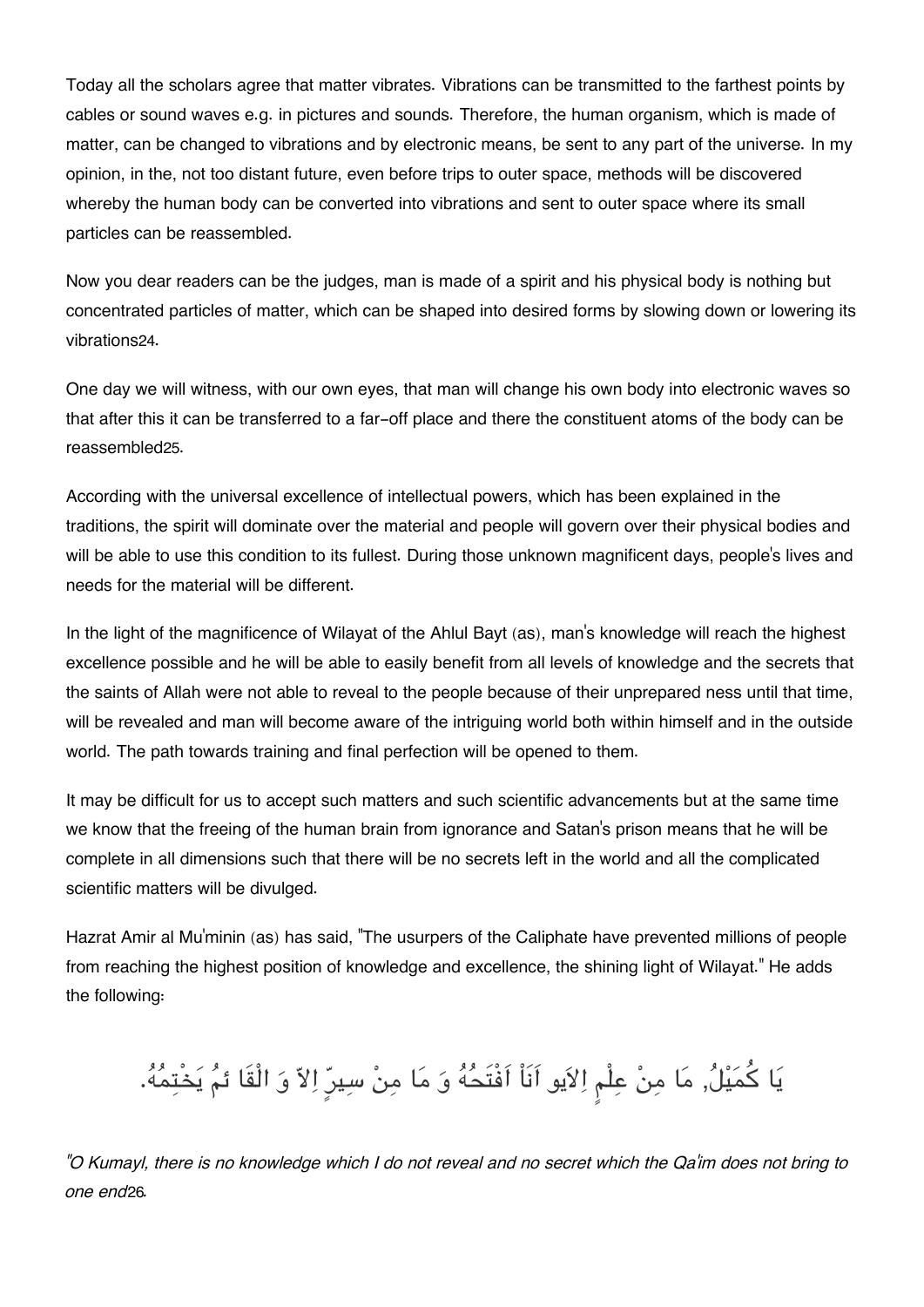Yes, when the luminous light of the blessed hands of the great Baqiatullah (as) perfects the minds of the oppressed and suffering of the world, and creates the ability for man to use his extraordinary powers, man can accept the secrets of the life-endowing school of thought of the Household of Revelation with all his intellectual and perceptive powers and not just with one millionth of it. Thus, allowing man to reach the highest level of knowledge and perfection.

During those splendid days, hidden secrets will be disclosed and there will be no signs of the darkness and gloom of this period. Does not the Anticipation of such a day please your heart?

## **[Conclusion](#page--1-0)**

Anticipation is the state of hope and salvation, which seeks out those in wait, in the dark period of the occultation from the whirlpool of perplexity and takes them to the valley of light and purity.

Anticipation provides the melancholy with new life and new energy, also provides hope to the depressed hearts, and nurtures the idea of a world full of happiness and light in the minds of mankind.

Anticipation seeks out the righteous ones and makes them blessed and exudes a beautiful luminous light. Anticipation removes hindrances and the veil of darkness and creates an incandescent light within the human beings who have achieved perfection. It brings into fruition the seed of knowledge and understanding of original Shi'ism within the hearts of those in wait, and presents the most perfect spiritual state to the most virtuous people.

If you want to establish the state of Anticipation within yourself, draw near to the glorious Wilayat and become aware of the remarkable effects of Anticipation and by investigating the condition of those in this state gain knowledge of their virtues and qualities.

Also, you can discover the greatness of the period of the reappearance of Baqiatullah (as) so that unconsciously the feeling of the Anticipation of that marvelous day will engulf your entire being.

- [4.](#page--1-0) Bihar ul Anwar vol.25, p.173
- [5.](#page--1-0) Refer to Bihar ul-Anwar vol.25, p.250
- [6.](#page--1-0) Kamal uddin p.146 & 147, Bihar ul Anwar vol.36, p.250.

[<sup>1.</sup>](#page--1-0) By entreating the Imam of the Age May Allah hasten his reappearance) and in remembering him, many people hold ceremonies in Anticipation of his reappearance and Praise be to Allah such ceremonies are on the increase and are becoming more widespread. Our intention is not to deny such ceremonies or such people or to deny they're of Anticipation because their state has many varied levels and those who have attained the highest level, even though they may be few, have arisen from among the ranks of these very people and did not remain stagnant on the path they chose, rather they struggled and endeavoured and tolerated difficulties and hardships.

[<sup>2.</sup>](#page--1-0) In many traditions the use of extraordinary powers by the Imam of the Age (as) during his reign has been clarified.

[<sup>3.</sup>](#page--1-0) Many other ways also exists which invite man towards Anticipation and we have mentioned some of them in this book, e.g. the issue of sincerity, knowledge, compassion of the Ahlul Bayt (as) self-development etc.